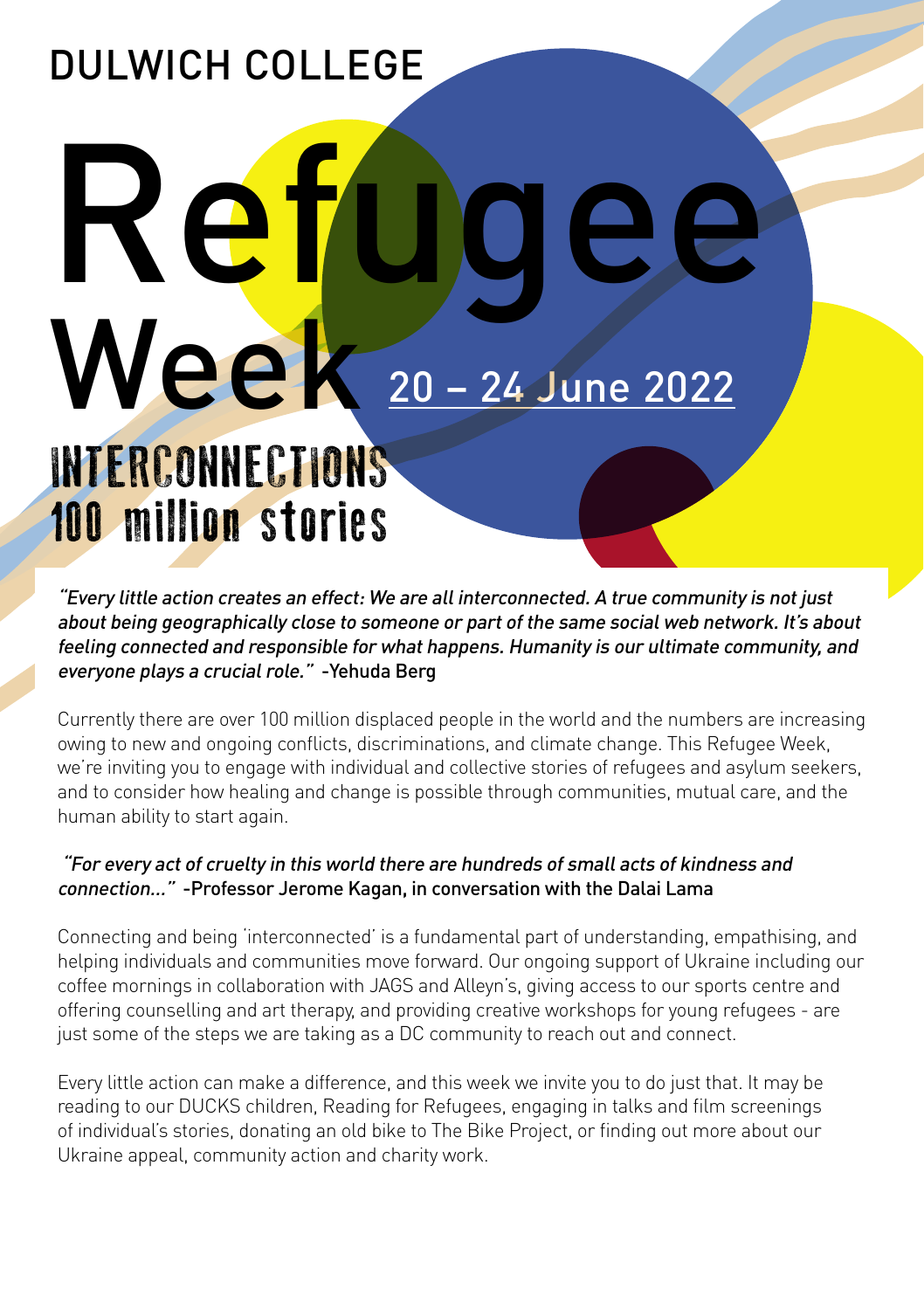During our identity month DC IAM Here, our focus explored how we relate to the people, places, and spaces around us. This, coupled with the war starting in Ukraine, has made us witness at close range the worst and the very best of humanity. It was fitting that 'Connections' was our theme during Mental Health Awareness week in May: the need to connect with others, be supportive, be together and show kindness to yourself and others. We have much to learn from refugees about holding onto hope when going on seems impossible – as well as about how empathy, interconnection, and community can help the healing process. Whether it's about looking after ourselves and each other at difficult times, overcoming political divisions, or coming together to fight for the survival of our shared planet, healing matters to all of us.

### Sue Mulholland, Director of D&I and Free Learning

It is fitting for Refugee Week we are focusing on 'Interconnection'. As a Senior Prefect body, our overarching vision for the coming year is 'Interconnectivity' and our aim is to nurture, rekindle, and build relationships in our community and beyond. We are seeking to do this through the arts, wellbeing initiatives, and sports, and to interact and engage with work with the pupils of our local schools. Good communication and respectful relationships are built on a culture underpinned by empathy, knowledge, listening and reflection.

### Arjun Deshpande, School Captain

### Reflections, Interconnections, and next steps

As a community, and as so many across our nation, we have been deeply moved by the war that continues to rage in Ukraine and the subsequent refugee crisis that has ensued. We see that it is both our duty and our desire to respond to this crisis in imaginative and sustainable ways. To this end we launched our own Dulwich College Ukraine Appeal. Our charity mantra continues to be raising awareness and promoting involvement and we have been thankful to our library staff for providing an excellent online update service which has allowed pupils and staff easy access to accurate and reliable information about the development of this crisis. As we have sought to respond to the Ukraine crisis in particular but the refugee crisis in general, our chosen charity continues to be the Disasters Emergency Committee though some funds have been channelled through the Red Cross.

In addition to an end Lent term non-uniform day, the College has supported our appeal in many ways, not least through supporting the remarkable work of the White Eagle Polish Centre in Balham. We collected four large van loads of necessary items that have now been transported to the Polish border. This whole school effort was followed by our support of the Packed With Hope collection. Many schools had been asked to put together pencil cases that would form a package for children who have had to leave their homes in Ukraine. We were thrilled that so many of our pupils put together over 500 pencil cases. Read for Refugees is a fundraising campaign co-established by one of our librarians. Our pupils have raised support for the UN Refugee Agency (UK for UNHCR) by asking friends and family to sponsor their reading over the holidays. So far, several students in Junior, Lower and Senior school have taken part and this is still plenty of summer time reading ahead!

One of our particular delights was to witness the many pupil-led initiatives. A Year 12 pupil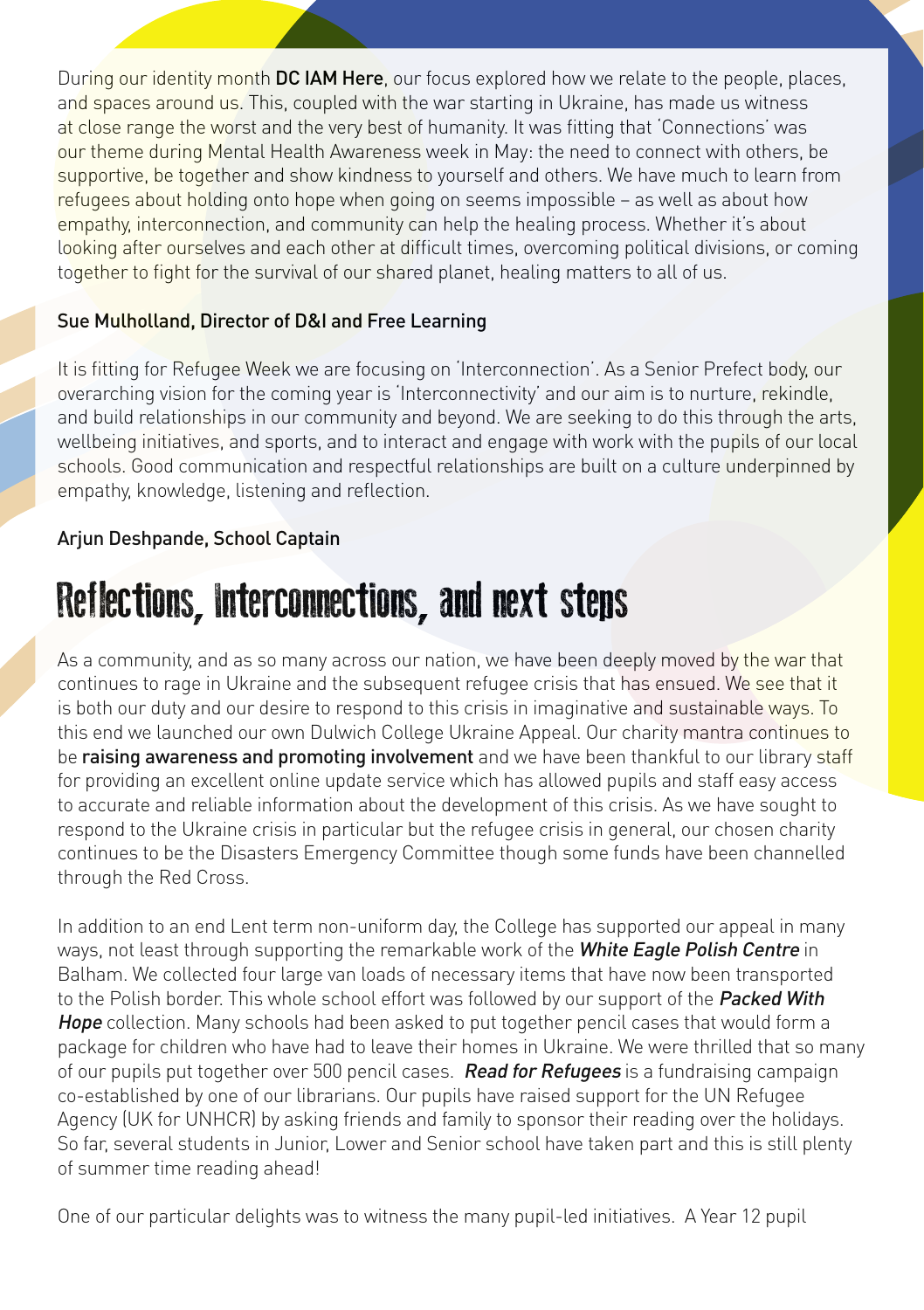created blue and yellow ribbons and brooches for sale in his community and in school. A football tournament organised by two Upper School pupils captured the imagination of many pupils and was a huge success. Another pupil decided to launch his own sponsored Strava Run, seeking to cover the distance from London to Kyiv. In Junior School over break-times various pupils took the initiative to raise money by selling various handmade items such as Ukrainian themed cakes, paper aeroplanes and an edition of the Dulwich News. In total we are delighted that these various initiatives have raised thousands of pounds to be channelled through the DEC and UNHCR.

As we look forward, and alongside the other Foundation schools and St Barnabas Church, we are becoming very involved with a growing number of locally based Ukrainian refugees. Our action has included coffee mornings, collections, education, and other social engagement. Being stirred into action through the war in Ukraine, we are reminded of the tragic and shocking global refugee crisis. 100 million refugees are 100 million too many. The fight against this injustice goes on. As we journey through Refugee Week, we commit ourselves to action.

#### Reverend Tim Buckler

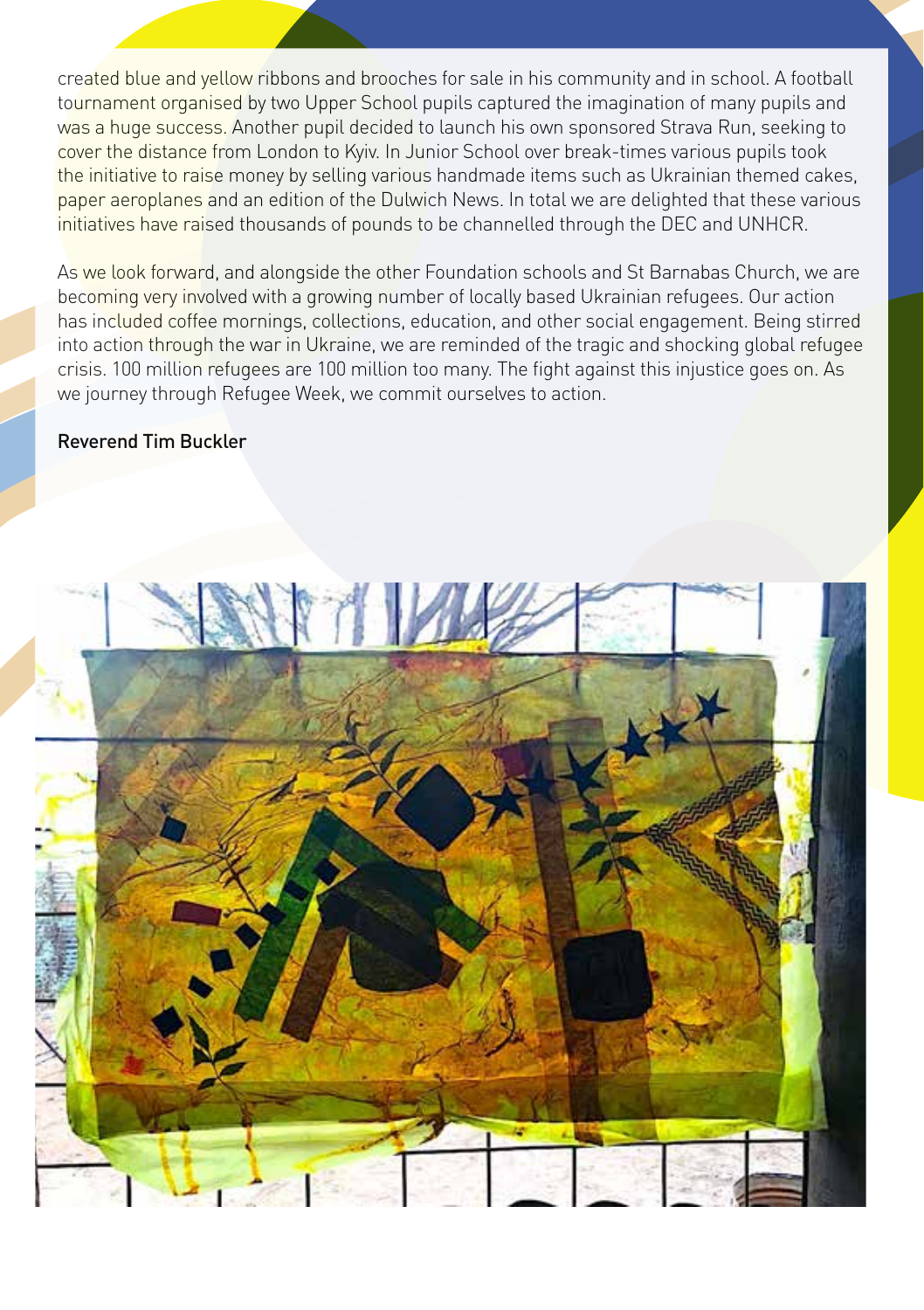

### Read for Refugees

This summer holiday, Dulwich College pupils are participating in the Read for Refugees Sunflower Challenge, which takes its name from the national flower of Ukraine.

Read for Refugees, a fundraiser for the UN Refugee

Agency (UNHCR) organised by school librarians and supported by the School Library Association, is a sponsored read taking place across the UK until September. Created in response to more than ten million people having to leave their homes in Ukraine, the aim is to keep children reading over the holiday and to encourage them to do something positive in the face of tragedy.

Pupils at Dulwich are asking friends and family to sponsor them, promising a donation per chapter or book read, or per hour spent reading, over the summer holiday. The donations are submitted via our JustGiving page supporting UNHCR, which offers vital supplies and support for refugees and asylum-seekers worldwide.

### For more details, including how to participate:

- Dulwich College pupils can follow the [link on the MyDulwich homepage](https://dulwichcollege.sharepoint.com/sites/libraries/SitePages/Read-for-Refugees.aspx?CT=1655369538448&OR=OWA-NT&CID=ebad9785-7c6c-ac37-af04-4dd9aa413e06) (which includes a downloadable sponsorship form)
- For general information about the project (and to enter the Sunflower Challenge mystery author competition), visit the [Read for Refugees website](https://www.sla.org.uk/read-for-refugees)
- To sponsor readers or donate to support the project, visit the [JustGiving page](https://www.justgiving.com/fundraising/dulwich-sunflower-challenge)

### Pop up Library and Reading Sways

The libraries have created Sways spotlighting fiction and non-fiction featuring refugee stories for pupils and staff across the school:

- [Junior School](https://sway.office.com/nAU5XZY1SGqyweoY)
- Lower School
- Senior School

The Wodehouse Library will also be holding a Refugee Week pop-up library in the Lower Hall during breaktime on Friday 24 June, and pupils can browse the window display and entryway book display all week. Visit [this page](https://dulwichcollege.sharepoint.com/sites/libraries/Pages/PageNotFoundError.aspx?requestUrl=https://dulwichcollege.sharepoint.com/sites/libraries/SitePages/Refugee-Week-in-the-Libraries.aspx) for all of the library's offerings.





Pop up Library Kakuma Refugee camp, Gatwitch Hub, Gua Africa.

Find out more! [www.gua-africa.org/gatwitch](http://www.gua-africa.org/gatwitch-hub/)[hub/](http://www.gua-africa.org/gatwitch-hub/)

[vimeo.com/manage/](http://vimeo.com/manage/videos/706629273) [videos/706629273](http://vimeo.com/manage/videos/706629273)

Pop up DC Library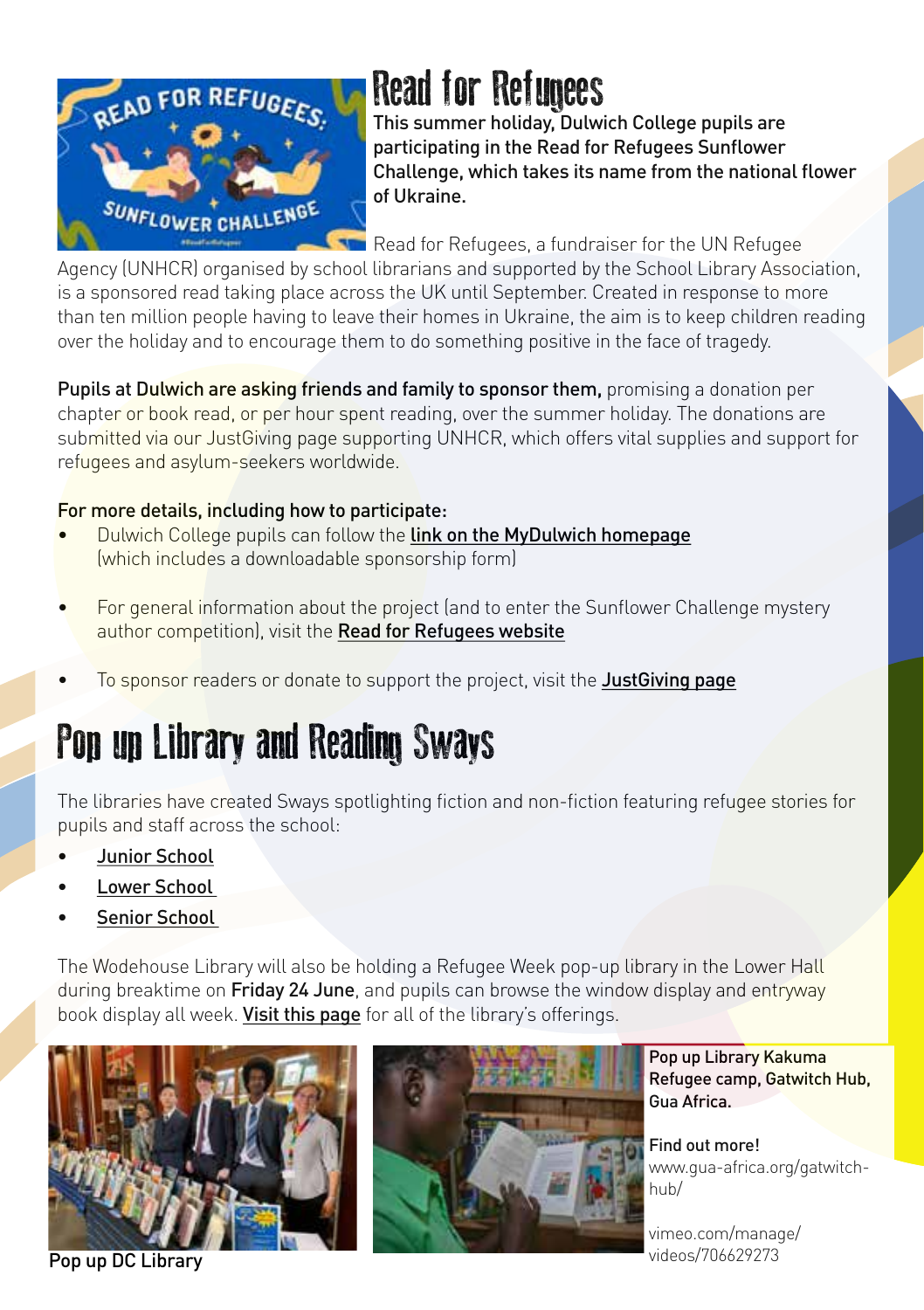

## The Bike Project

### [thebikeproject.co.uk/mission/](http://thebikeproject.co.uk/mission/)

In support of this fantastic week of events the charity team will be working with The Bike Project [thebikeproject.co.uk](http://thebikeproject.co.uk) who donate second-hand bikes to refugees settling in the UK. On Tuesday 21 June 8-9am we will be collecting unwanted bikes in the following location:

• Junior School playground

We are ideally looking for teenage or adult bicycles and if you would like to donate an unused bicycle, we would ask for the following:

Please register your unwanted bicycle here: [https://](https://thebikeproject.co.uk/dropoff-checkin/) [thebikeproject.co.uk/dropoff-checkin/](https://thebikeproject.co.uk/dropoff-checkin/)

(please select the following location: 'Dulwich College for families of the school on 21 June ONLY

- Make a note of the number you are issued once the bicycle is registered
- On the collection day we will ask for this number, so we label your bicycle accordingly

We are so proud to be supporting this cause and thank you in advance for all your help and contributions.



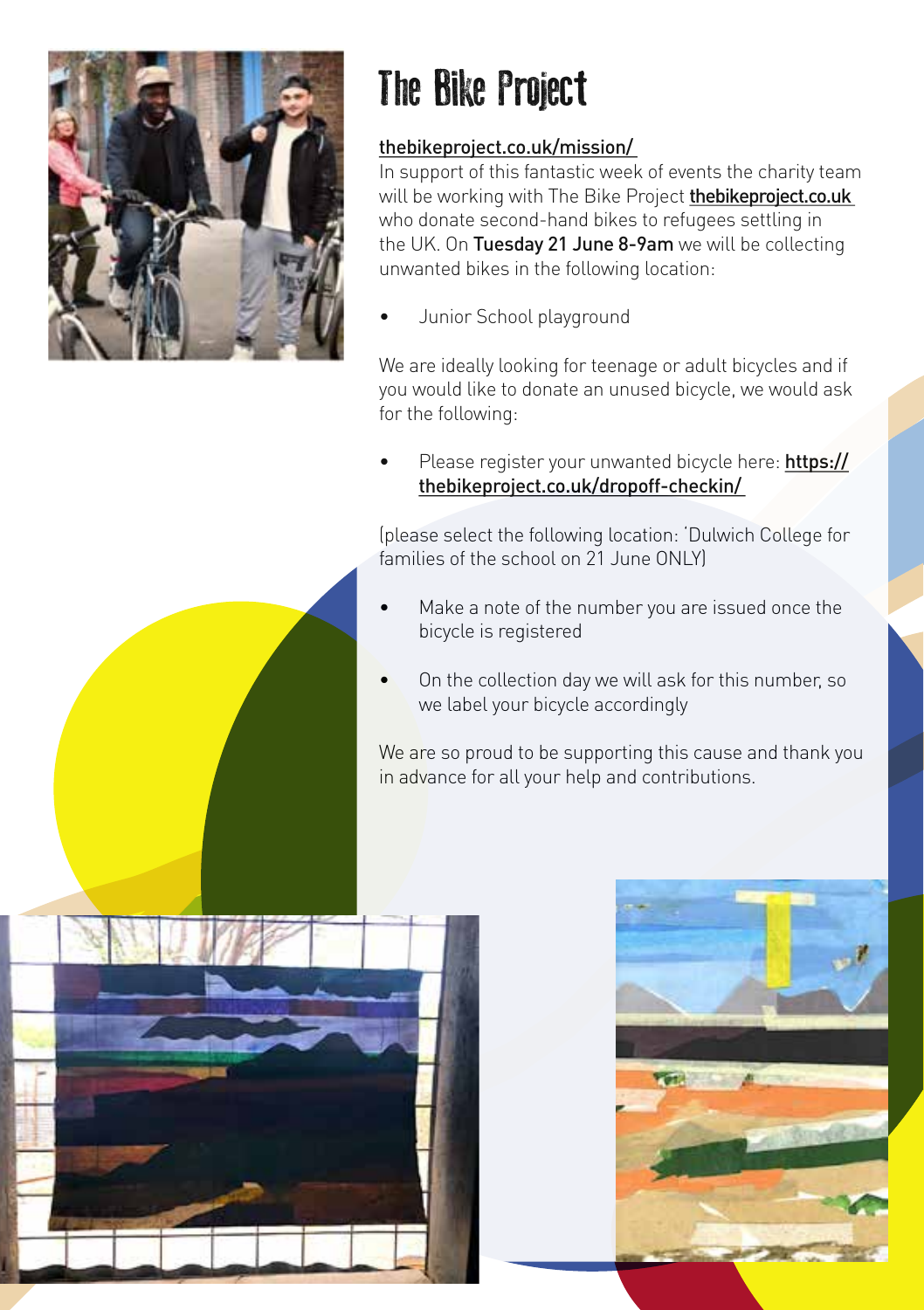### Film Screenings

### Wednesday 22 June

Two showings at 1.30pm and 2pm, Wodehouse Library Dulwich in 1938 through the eyes of a refugee from Nazi Germany

In the summer of 1936 Heinz August Moser came to school at Dulwich from Germany - a refugee from the Nazis. His uncle had a camera shop in Berlin and gave him a Cine Camera. He filmed life at Dulwich College. A few years ago his son transferred it to DVD and sent us a copy. The film includes life in a boarding house (Ivyholme), the CCF and rugby.

### Friday 24 June

1.30-2.30pm, Wodehouse Library Audience: Year 7 and above (free popcorn for the first arrivals)!

### Matthew Wu Year 12 says...

I have chosen a documentary called "From an African Refugee Camp to the US", as it reminds me of a scene in the film 'The Good Lie' with Emmanuel Jal, Reese Witherspoon, Arnold Oceng, Ger Duany when the refugee family first moved to the US. I think this is a very genuine but also shocking documentary, demonstrating the extreme differences between a Refugee Camp and life in the States.

### From an African refugee camp to the US | DW **Documentary**

An American dream comes true for a Congolese family and their friend. After more than 20 years in an African refugee camp they start a new life in the United States. With courage and humor, they navigate the challenges of their new life. The first time in an airplane, the first time on an escalator ... these everyday situations are part of ... [www.youtube.com](http://www.youtube.com)



"An American dream comes true for a Congolese family and their friend. After more than 20 years in an African refugee camp they start a new life in the United States. With courage and humour, they navigate the challenges of their new life. The first time in an airplane, the first time on an escalator ... these everyday situations are part of something much more for Jean-Pierre, his family, and his friend Isaiah. Their departure after 20 years living in a refugee camp is a moment of happiness, but also one of deep emotion. Because of the brutal civil war in the Democratic Republic of Congo, the group had long ago given up hope of a better life. But eventually, they made their way via Uganda to the United States, thanks to a special UN refugee program. As they begin their new life, they are assisted by social workers specializing in integration. Their experiences reveal a lot about American society, like when a social worker praises sugary soft drinks in a supermarket, prompting Jean-Pierre to comment on how unhealthy the American diet is. "One Way Ticket" is a heart-warming documentary by Gregoire Gosset depicting brave and charismatic immigrants as they begin a new life."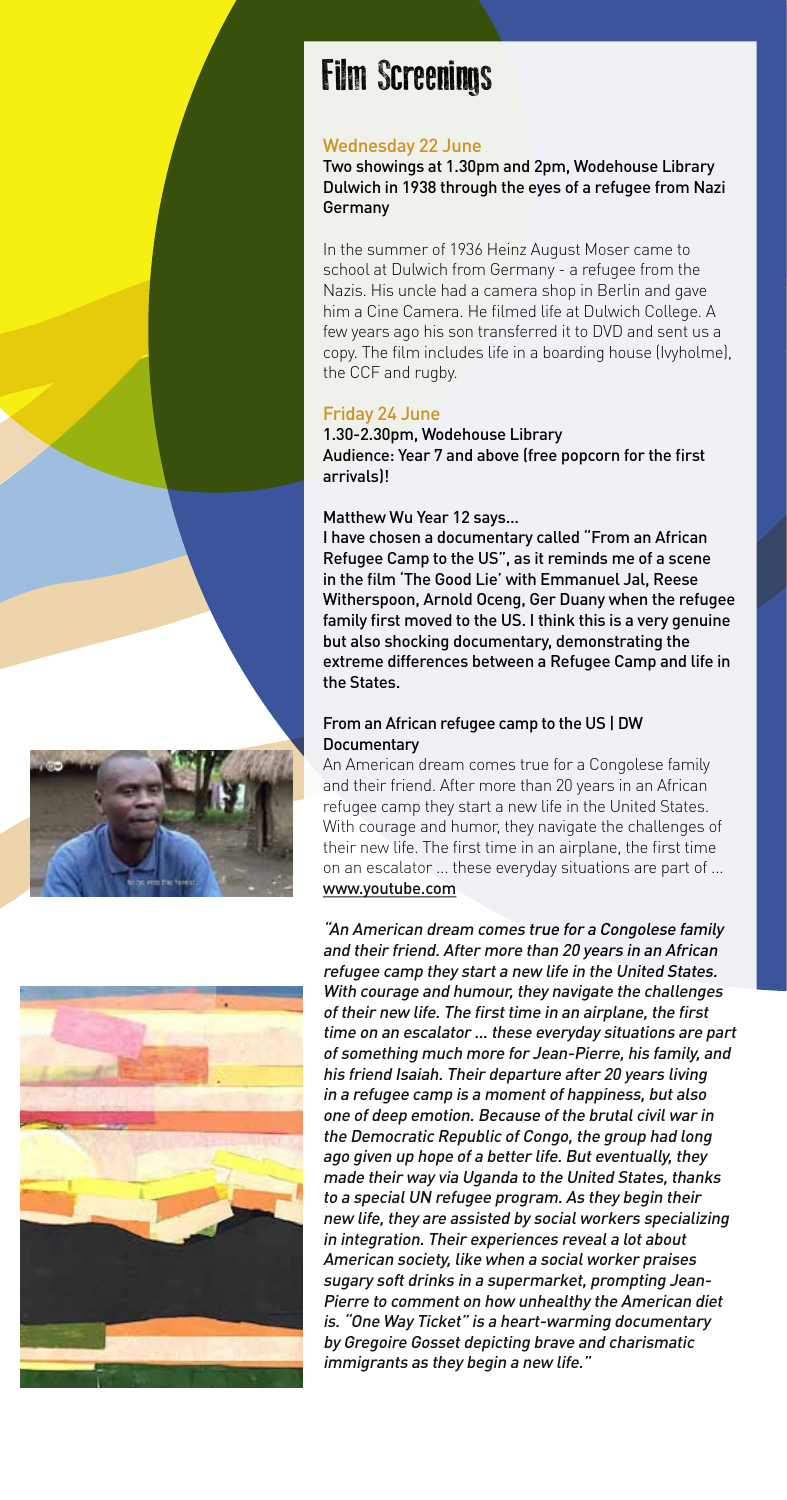







## Assemblies launching Refugee Week on Monday 20 June

Year 9 Assembly Auditorium Gua Africa

### <https://www.gua-africa.org/>

Following her recent visit to the 'Gatwitch Hub' in Kakuma Refugee Camp, Tania Campbell-Golding, Director of Gua Africa, will present on Gua's founder (former child soldier Emmanuel Jal's) vision for educating and empowering individuals to become the leaders who will rebuild their communities.

### <https://www.gua-africa.org/gatwitch-hub/>

Kakuma Refugee Camp has become a forgotten refugee crisis. The camp was established in 1991 and numbers have steadily increased to 227,986 refugees and asylum seekers in Turkana, Northwest Kenya.

Every year funding is cut and the camp (alongside many African refugee camps) remains underfunded; offering the absolute lowest standard provisions from the international community whilst battling it out in the harshest living conditions.

#### Lower School and Junior School Assembly Great Hall 'My Story My Art'

Amy Campbell-Golding, co-founder of My Start project [www.mystartproject.co.uk/](http://www.mystartproject.co.uk/) will be leading this special assembly on the importance of creative learning, in particular, for those affected by conflict and trauma. Amy will share individual's stories through the artwork and films made by young people who are currently living in Kakuma Refugee Camp.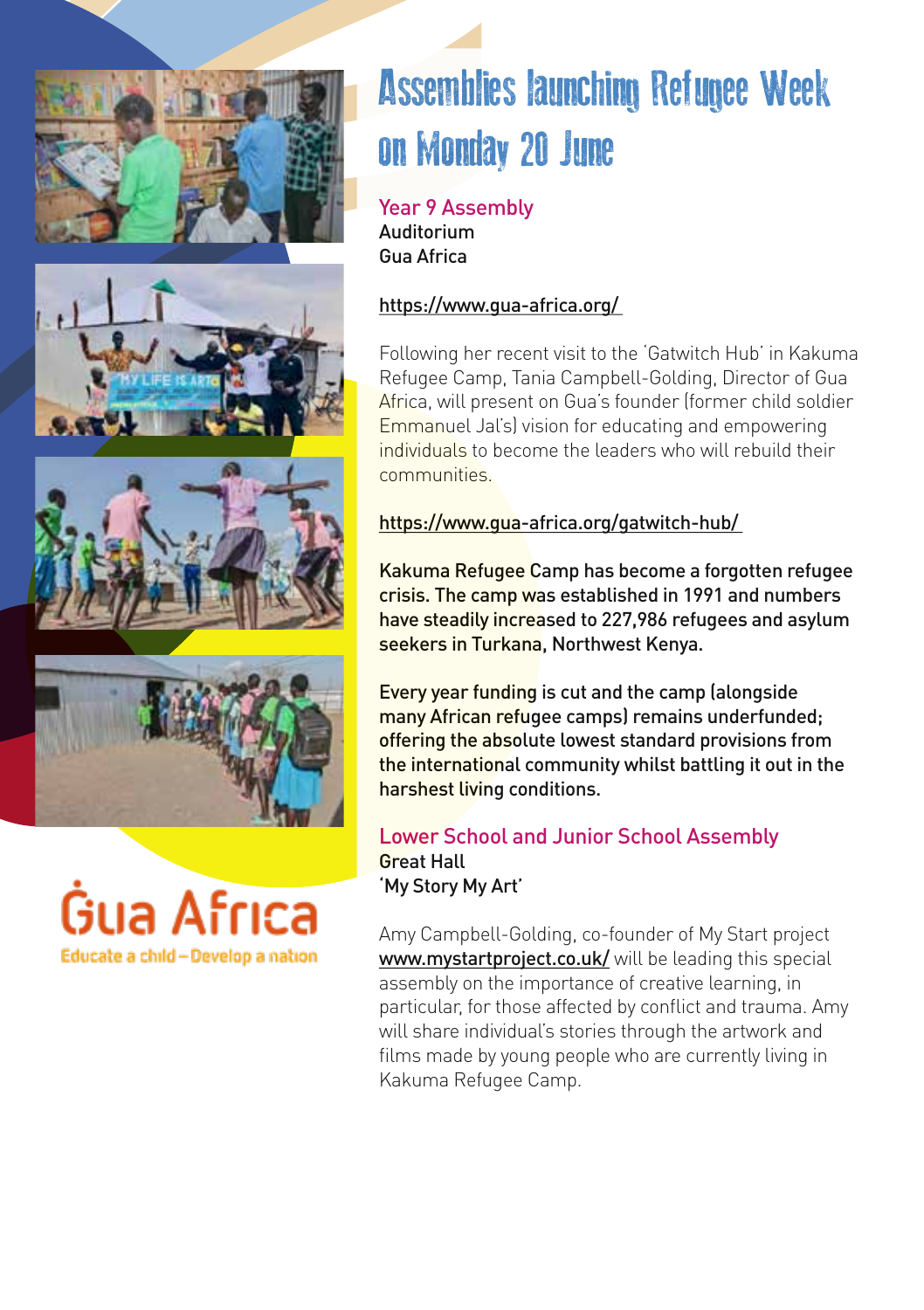

Pupil at Dulwich College responding to My Start project 'zines' made by young people in Kakuma Refugee Camp.



'Half Baked' Tracks and Traces, by Nyakouth, Kakuma Refugee Camp.



### Junior School

Reader to Reader - Senior School pupils will visit Junior School all week to read with younger children and discuss the stories of people displaced across the world including the current Ukraine crisis.

Books will be chosen by the pupils from our reading Sways.

### Tuesday 21 June to Friday 24 June 2.15-2.50pm in the Junior School

My Start Project will be running assemblies and workshops all week in Junior School [www.mystartproject.co.uk/](http://www.mystartproject.co.uk/)

Junior School pupils from Years 4 and 6 will participate in art workshops led by Amy Campbell-Golding from My Start. Young people in Kakuma have already started the pieces, and our students will work together to complete them using mixed media. The images are inspired by the tribal markings of the South Sudanese tribal identities and by the landscape of Kakuma.

### My Start workshops

Tuesday 21 June: Year 6 9am-12pm in the Junior School

or

Thursday 23 June: Year 4 11am-3pm in the Junior School

We believe that creative learning is integral to every young person's social and emotional development, but in particular to those who have been isolated from mainstream education and affected by conflict and trauma.

My Start is an educational arts project founded in 2011 with the purpose of tackling the subject of conflict and displacement in a unique way; we run youth focused art and film programmes to share refugee stories, encourage empathy and compassion.

We are a programme in partnership with Gua Africa and we work in Kakuma Refugee Camp and schools across the UK.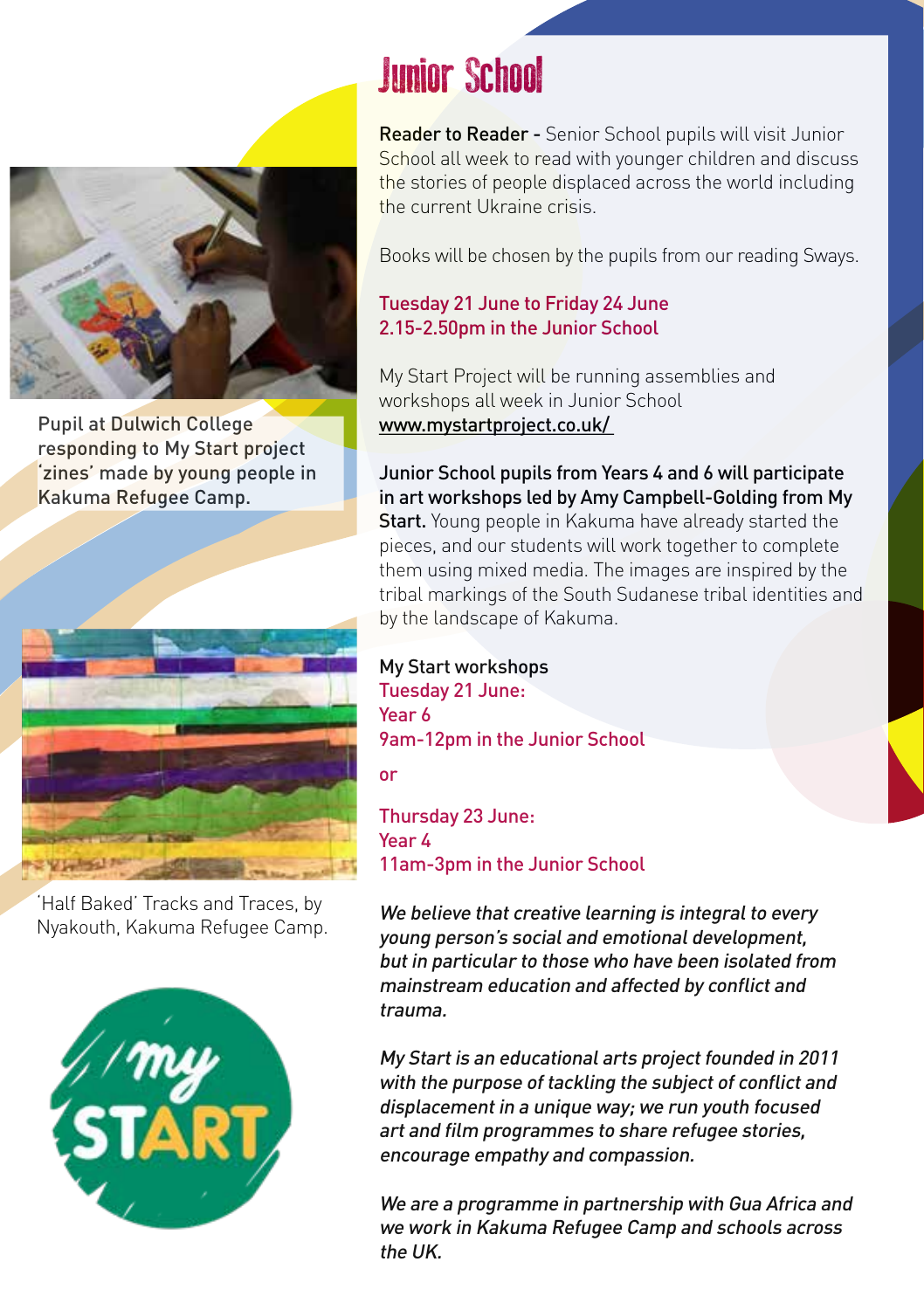### Thursday 23 June

Year 10

Collaboration Day with JAGS with Windle Trust International JAGS and Dulwich College

Year 10 pupils at JAGS and DC will come together to explore the theme of **'Interconnections'** exploring how we connect and with a spotlight on the refugee crisis. Pupils will engage in talks and workshops including water purification, T-shirt printing and shelter building.

We will be joined by Keynote speakers from Windle Trust International. Eleanor Horne, Windle International Council member and niece of founder Hugh Austin Windle Pilkington; David Masua, Executive Director for Windle Trust International, and student Diing Manyang Peter Garang, a South Sudanese refugee from Kakuma Refugee Camp in Kenya who is currently undertaking postgraduate studies in the UK at UCL. Elly, David, and Peter will discuss Windle's mission and vision for education for displaced people across the Horn of Africa and will share part of their stories as an alumni of Windle, a current Windle scholar and a member of the founder's family.

Windle Trust International challenges poverty and inequality by expanding access to and improving the quality of education and training, and by inspiring and supporting leadership for social justice. We work in some of the most challenging education contexts in the world to empower people to achieve their fullest potential and contribute to the creation of a peaceful, conflict-free world. Windle's priority is communities affected by conflict, neglect, or discrimination, with a particular emphasis on refugees.

### <https://windle.org.uk/>

Year 12 Windle Trust talk 2.40-3.45pm, Auditorium



Following on from their morning talks as part of our Year 10 collaboration day, our guest speakers from Windle Trust Eleanor Horne, David Masua and Peter Garang will meet with D&I prefects from DC and JAGS before giving their afternoon talk and panel discussion.

You can find out more about Windle Trust, the work they do and why they are walking for Refugee Day, even join them if you are up for the challenge!

### <https://windle.org.uk/>

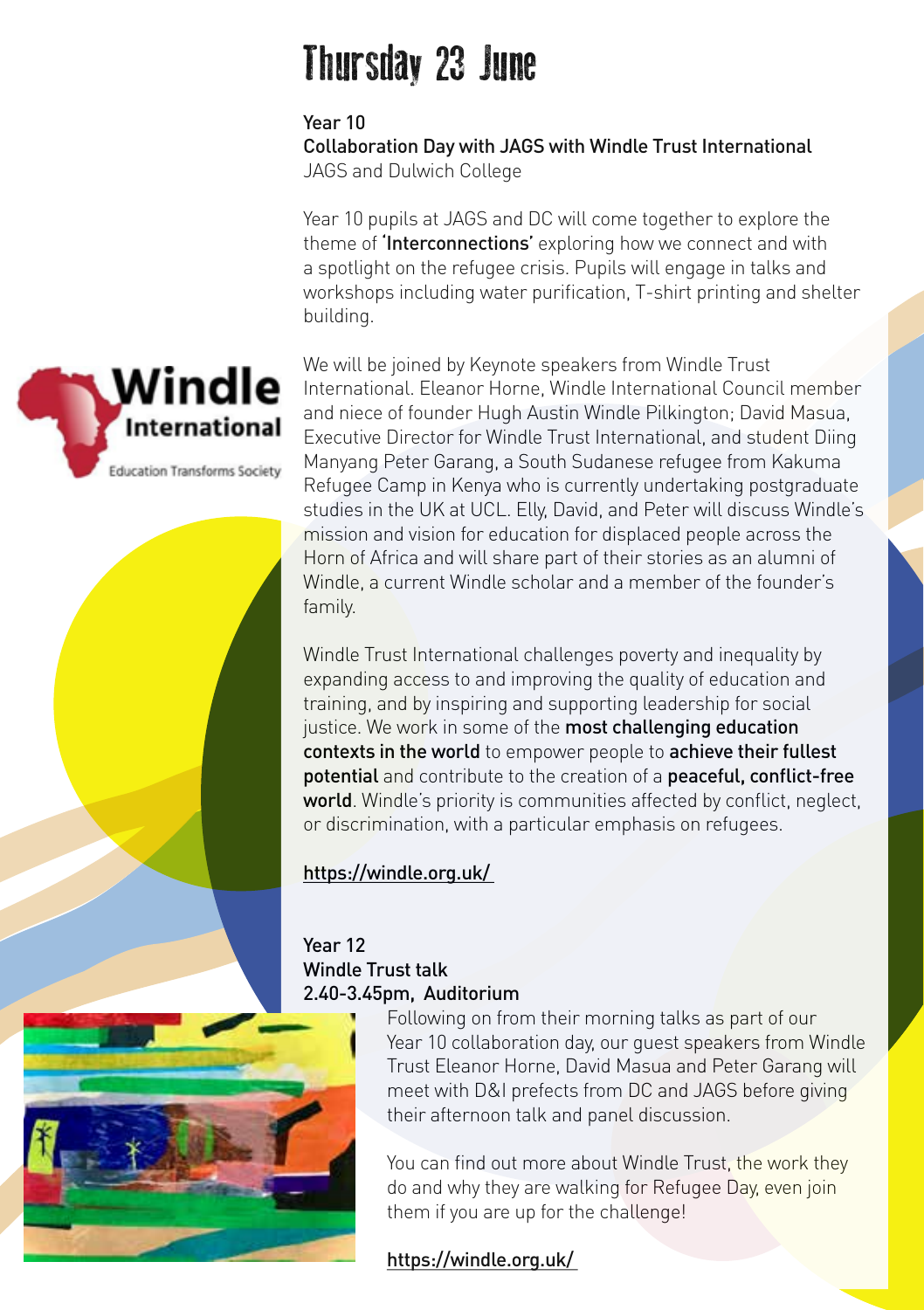



**WINDLE TRUST** 

FRICATION TRANSDRMS SOFTEN **KAKUMA** 

Ken



### [https://www.windleinternational.org/walk](https://www.windleinternational.org/walk-for-refugees)[for-refugees](https://www.windleinternational.org/walk-for-refugees)

To mark World Refugee Day 2022, the Windle team will be walking, jogging or running at least one mile a day. In many places across East Africa and the Horn of Africa, people seeking safety from conflict or discrimination undertake long journeys, often on foot. Whether you can manage one mile a day, or ten, every step will help Windle to provide more educational opportunities for those whose lives have been disrupted.

### Art Workshops in collaboration with St Barnabas Church Refugee Youth

Thursday 16 June 5.30-7pm, Studio 1 & 4

As part of our ongoing work with refugees being supported by St Barnabas Church, the Art department are running a creative evening for the teenagers. 25 young students will discover how to build organic forms through clay hand building techniques while another workshop will explore a wide variety of materials and discover techniques through which you can express their unique voice.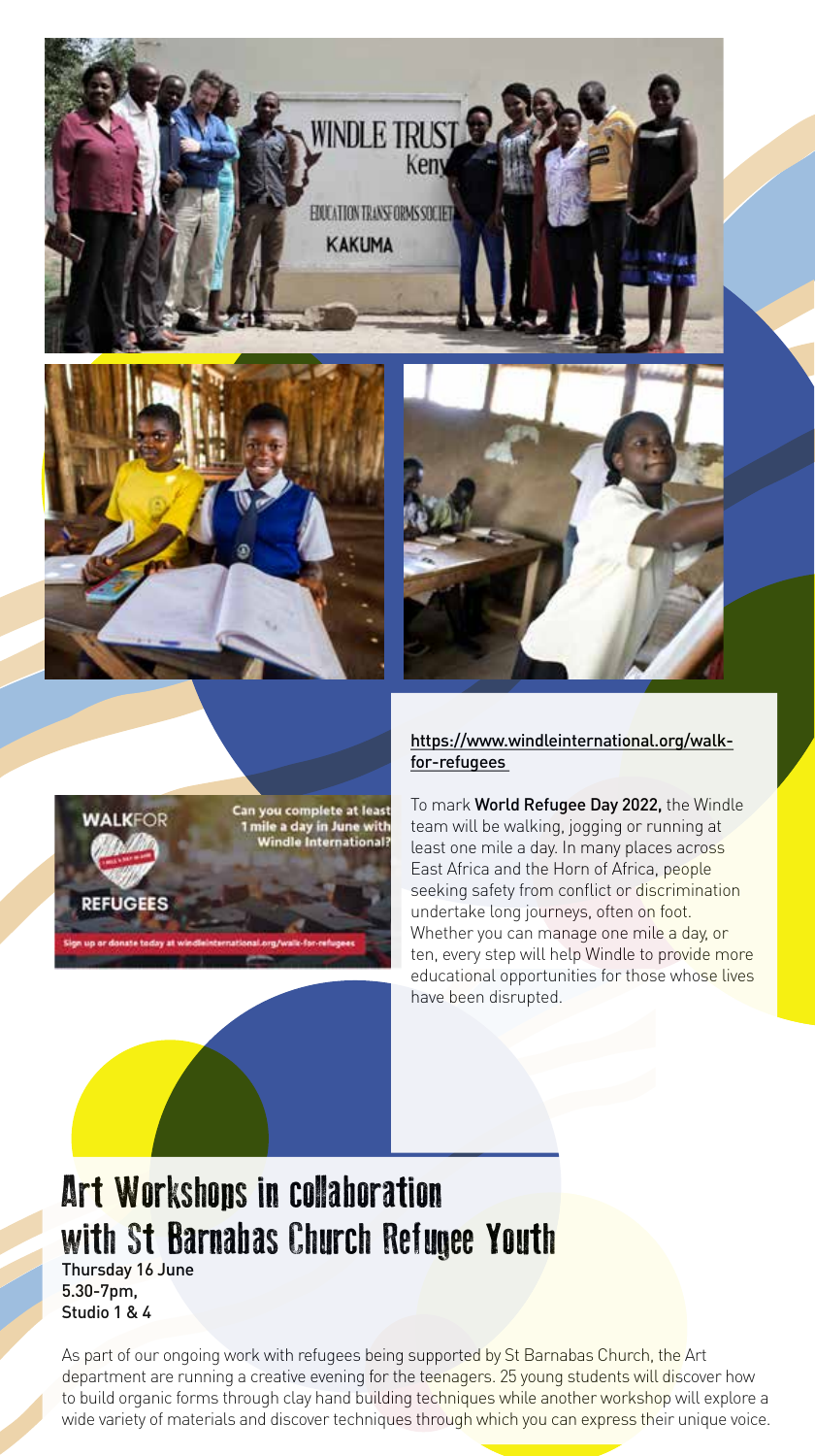



Refugee Week Reading Corner

### Wednesday 22 and Thursday 23 June 12.30pm at DUCKS

Senior Prefects will be reading to our young learners at DUCKS from the following text:

'My Name is not Refugee' by Kate Milner

'The Day the War Came' by Nicola Davies illustrated by Rebecca Cobb

'Escape' by Ming and Wah illustrated by Carmen Vela

'The Journey' by Francesca Sanna



DUCKS will have art workshops throughout the week on the theme of Journeys creating collaborative pieces and responding to refugee stories, in particular Francesca Sanna's The Journey.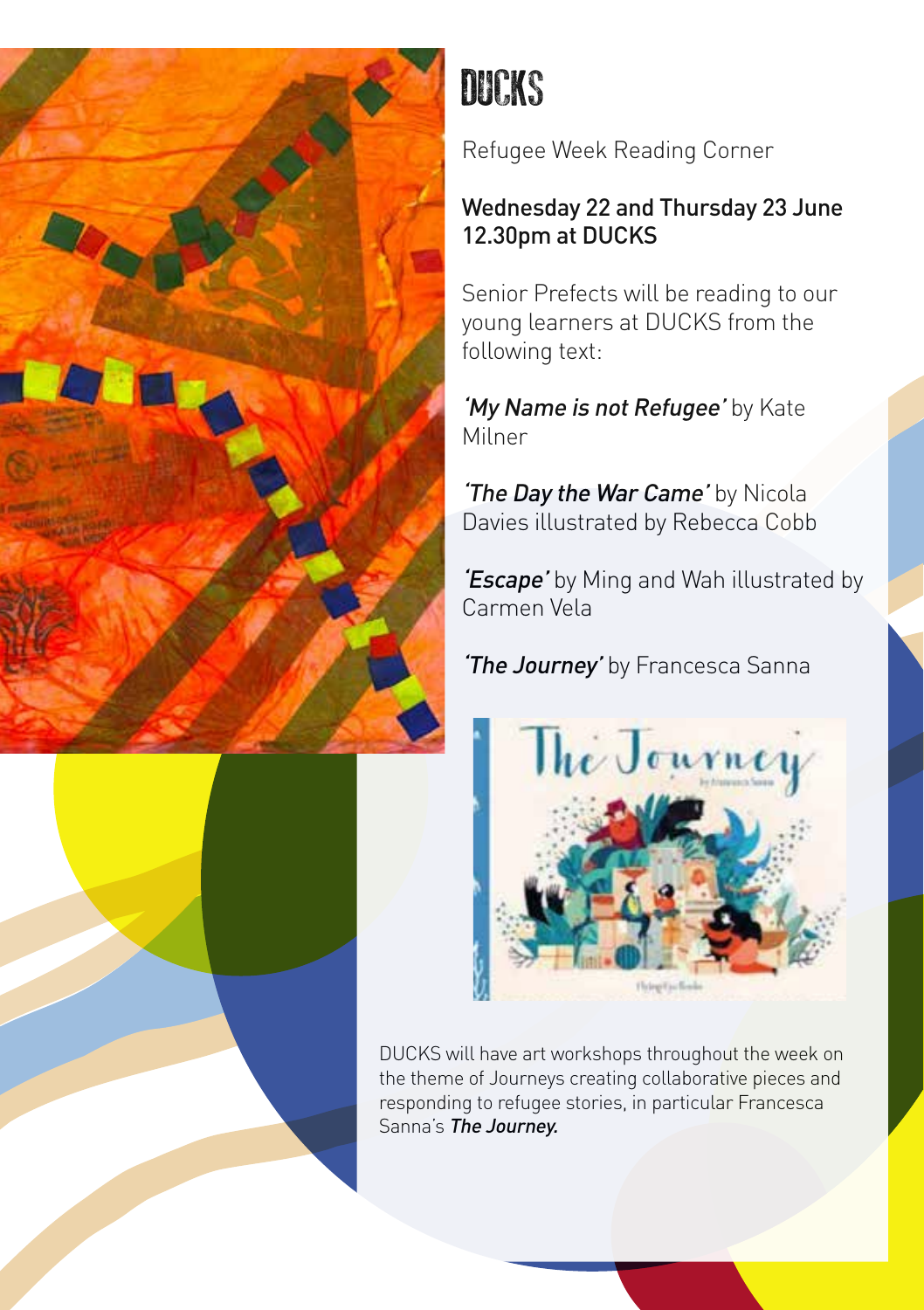### Clubs & Societies

#### Monday 20 June

#### Lower School Pride Soc - Displacement of LGBTQ+ people around the world 10.50-11.20, Lower School IT Suite

A talk and discussion about events surrounding the displacement of LGBTQ+ people around the world, with particular focus on events in Poland. We will discuss what led to the events that have occurred and what steps we can take to prevent events like it.

#### LitSoc

#### 4-5pm

#### N202, The Screening Room

Join for open discussion of poems by Choman Hardi, who was displaced when she was 14 from Iraqi-Kurdistan.

Choman Hardi (1974-present) arrived in the UK in 1993 as a refugee. She and her family were forced to flee Iraqi-Kurdistan when she was 14 years old during the Anfal campaign of genocide against the Kurdish people led by Saddam Hussein's Iraqi regime and headed by Ali Hassan al-Majid ('Chemical Ali'). Forced displacements necessitated she write in three languages. Join us for open discussion as we look at some poems from Life for Us (2004) and Considering the Women (2015): her two collections of verse in English.

#### Creative Writing Club 'WordSmiths'

#### 2.20-2.50pm

The members of WordSmiths, the Lower School Creative Writing group, have been writing stories of displacement as part of their ongoing collaborative novel, Thirteen.

During Refugee Week the group will share what they have written with Junior School, Year 5 pupils.

### Tuesday 21 June

### Art Soc presents: 'Celebrating Refugee Artists'

### 1.50pm, Studio 4 (Art Block)

James Fox, Dr. David Mwambari and Sara Tadesse from King's College London's African Leadership Centre will be leading a talk for Art Soc. They will be discussing the recent exhibition 'A Celebration of Refugee Artists' they have curated for Refugee Week 2022. Their talk will be followed by questions and a discussion. All welcome.



#### Friday 24 June Climate Change Society 2pm, N108

You are warmly invited to **Climate Change Society** for a panel discussion on climate displacement led by Alvaro and Max in Upper School. There will also be an opportunity to see the new Climate Change Society tie and find out how to become a member and earn one! See you there.

#### Classics Society: fato profugus: fated exiles – how refugee identities created the Roman world 2pm, C001

In this talk we will explore the myths of Dido and Aeneas, and how two exiled figures came to be central to Roman identity. We will also touch on other noted refugees in classical mythology such as Medea and Daedalus, and particularly on Vergil's epic poem, **The Aeneid**, and the extent to which Roman identity, at its heart, sprang from the experience of exile, migration and reintegration.